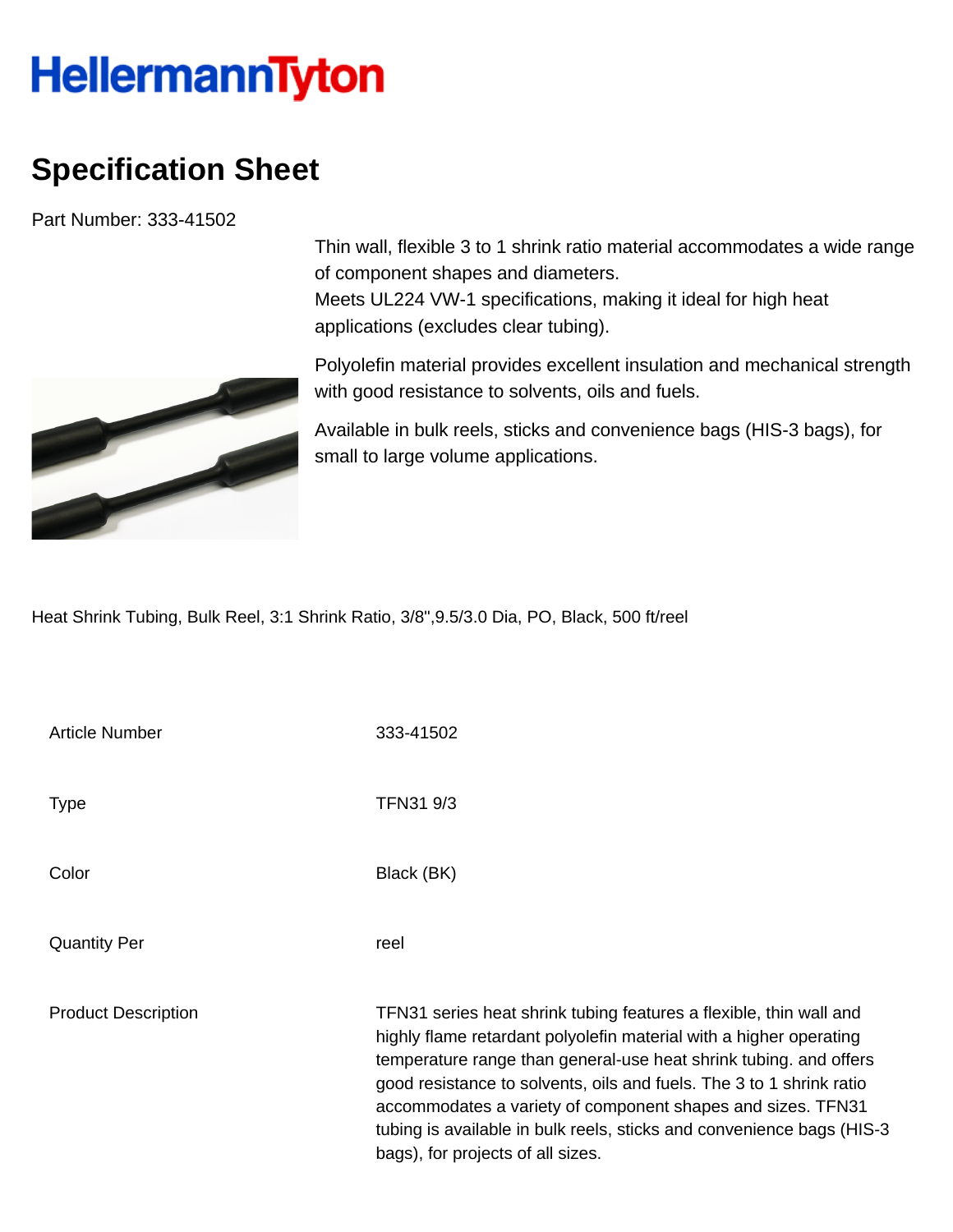| <b>Short Description</b>     | Heat Shrink Tubing, Bulk Reel, 3:1 Shrink Ratio, 3/8", 9.5/3.0 Dia, PO,<br>Black, 500 ft/reel |  |
|------------------------------|-----------------------------------------------------------------------------------------------|--|
| <b>Global Part Name</b>      | TFN31 9/3-PO-X-BK                                                                             |  |
| Length L (Imperial)          | 500.0                                                                                         |  |
| Length L (Metric)            | 152.4                                                                                         |  |
| Variant                      | Thin-Wall                                                                                     |  |
| Nominal Diameter (Imperial)  | 0.38                                                                                          |  |
| Nominal Diameter (Metric)    | $\boldsymbol{9}$                                                                              |  |
| Wall Thickness WT (Imperial) | .029                                                                                          |  |
| Wall Thickness WT (Metric)   | 0.75                                                                                          |  |
|                              |                                                                                               |  |
| Material                     | Polyolefin, cross-linked (PO-X)                                                               |  |
| <b>Material Shortcut</b>     | PO-X                                                                                          |  |
| Flammability                 | <b>UL 224 VW-1</b>                                                                            |  |
| Halogen Free                 | No                                                                                            |  |
| <b>Operating Temperature</b> | -58°F to +275°F (-50°C to +135°C)                                                             |  |